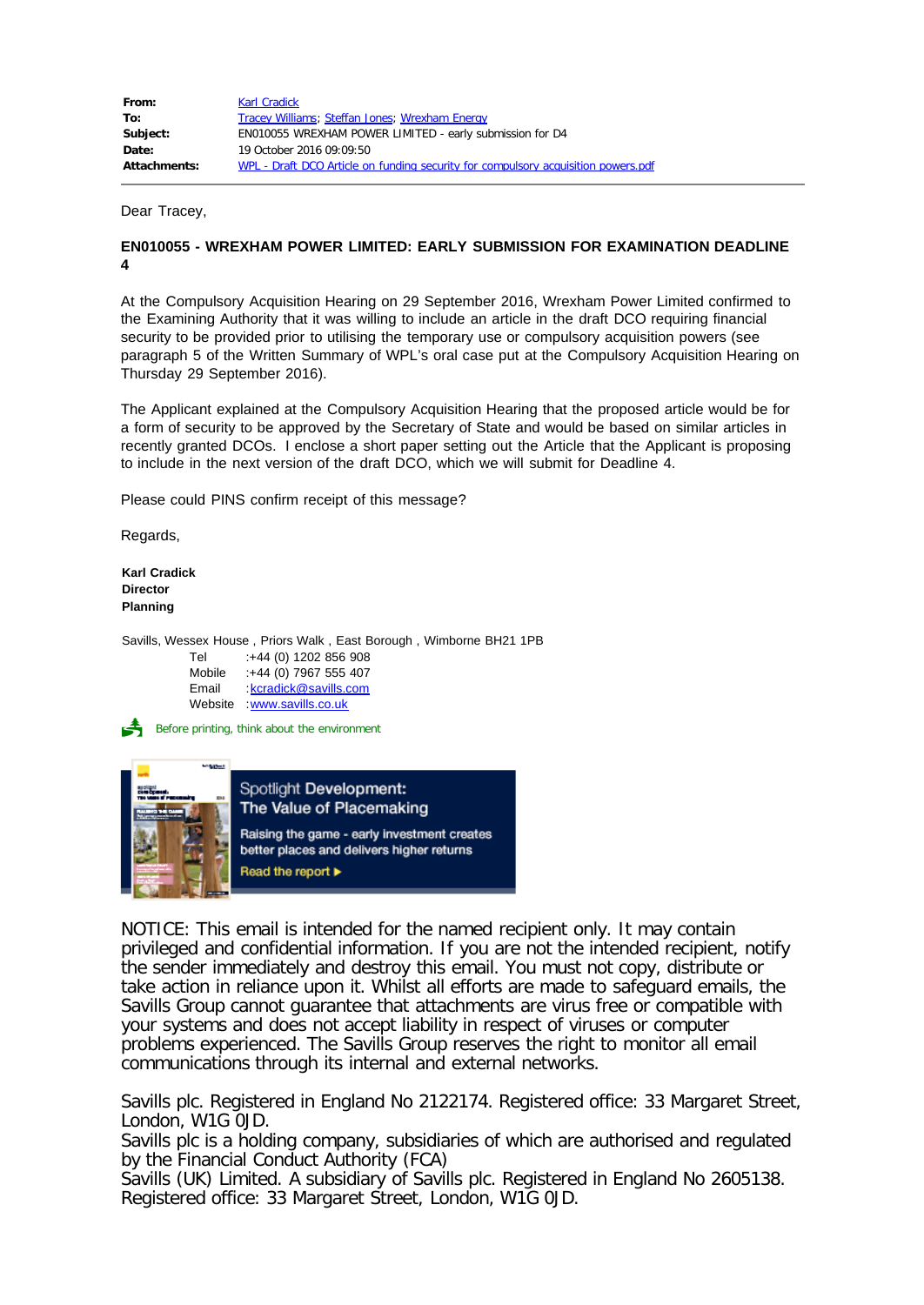Savills Commercial Limited. A subsidiary of Savills plc. Registered in England No 2605125. Registered office: 33 Margaret Street, London, W1G 0JD.

Please note any advice contained or attached in this email is informal and given purely as guidance unless otherwise explicitly stated. Our views on price are not intended as a formal valuation and should not be relied upon as such. They are given in the course of our estate agency role. No liability is given to any third party and the figures suggested are in accordance with Professional Standards PS1 and PS2 of the RICS Valuation – Professional Standards, effective from 6th January 2014. Any advice attached is not a formal ("Red Book") valuation, and neither Savills nor the author can accept any responsibility to any third party who may seek to rely upon it, as a whole or any part as such. If formal advice is required this will be explicitly stated along with our understanding of limitations and purpose.

\_\_\_\_\_\_\_\_\_\_\_\_\_\_\_\_\_\_\_\_\_\_\_\_\_\_\_\_\_\_\_\_\_\_\_\_\_\_\_\_\_\_\_\_\_\_\_\_\_\_\_\_\_\_\_\_\_\_\_\_\_\_\_\_\_\_\_\_\_\_

\_\_\_\_\_\_\_\_\_\_\_\_\_\_\_\_\_\_\_\_\_\_\_\_\_\_\_\_\_\_\_\_\_\_\_\_\_\_\_\_\_\_\_\_\_\_\_\_\_\_\_\_\_\_\_\_\_\_\_\_\_\_\_\_\_\_\_\_\_\_

This email has been scanned by the Symantec Email Security.cloud service. For more information please visit http://www.symanteccloud.com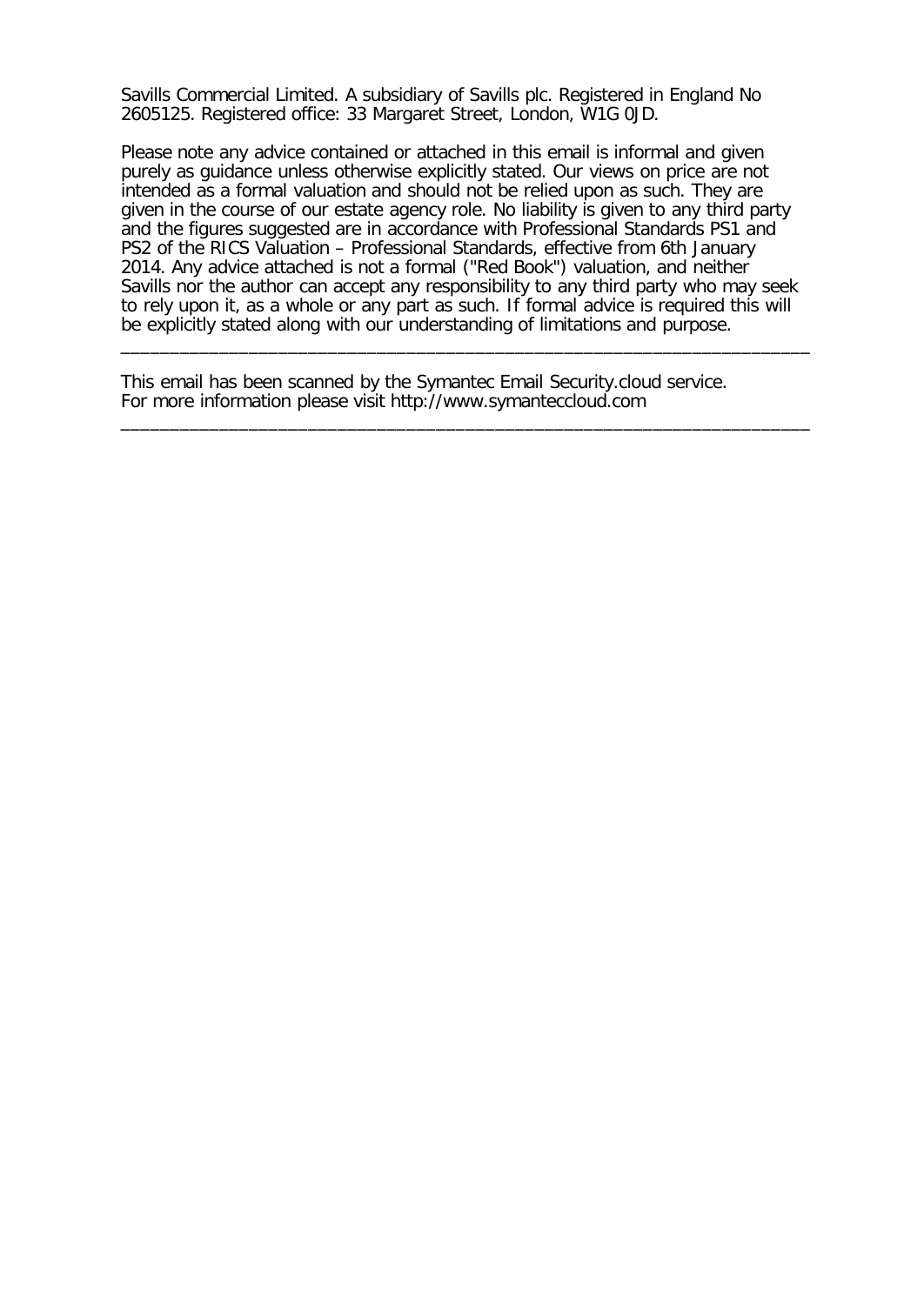#### **WREXHAM ENERGY CENTRE**

## **DRAFT DCO ARTICLE RELATING TO SECURITY OF FUNDING FOR COMPENSATION FOR COMPULSORY ACQUISITION AND TEMPORARY USE POWERS**

#### 1. **BACKGROUND**

- 1.1 At the Compulsory Acquisition Hearing on 29 September 2016, Wrexham Power Limited ("the Applicant") confirmed to the Examining Authority that it was willing to include an article in the draft DCO requiring financial security to be provided prior to utilising the temporary use or compulsory acquisition powers (see paragraph 5 of the Written Summary of WPL's Oral case put at the Compulsory Acquisition Hearing on Thursday 29 September 2016).
- 1.2 The Applicant explained at the Compulsory Acquisition Hearing that the proposed article would be for a form of security to be approved by the Secretary of State and would be based on similar articles in recently granted DCOs.

# 2. **DRAFT ARTICLE**

2.1 The Applicant is therefore proposing to include the following Article in the next version of the draft DCO (to be submitted for Deadline 4):

*Funding* 

*1) The undertaker must not exercise the powers conferred by the provisions referred to in paragraph (2) in relation to any land unless it has first put in place either —* 

> *(a) a guarantee in respect of the liabilities of the undertaker to pay compensation under this Order in respect of the exercise of the relevant power in relation to that land; or*

> *(b) an alternative form of security for that purpose approved by the Secretary of State.*

*(2) The provisions are—* 

*(a) article 17 (compulsory acquisition of land);* 

*(b) article 18 (compulsory acquisition of rights);* 

- *(c) article 22 (acquisition of subsoil only);*
- *(d) article 14 (private rights);*
- *(e) article 25 (rights under or over streets);*

*(f) article 26 (temporary use of land for carrying out the authorised development);* 

*(g) article 27 (temporary use of land for maintaining the authorised development); and* 

*(h) article 28 (statutory undertakers).*